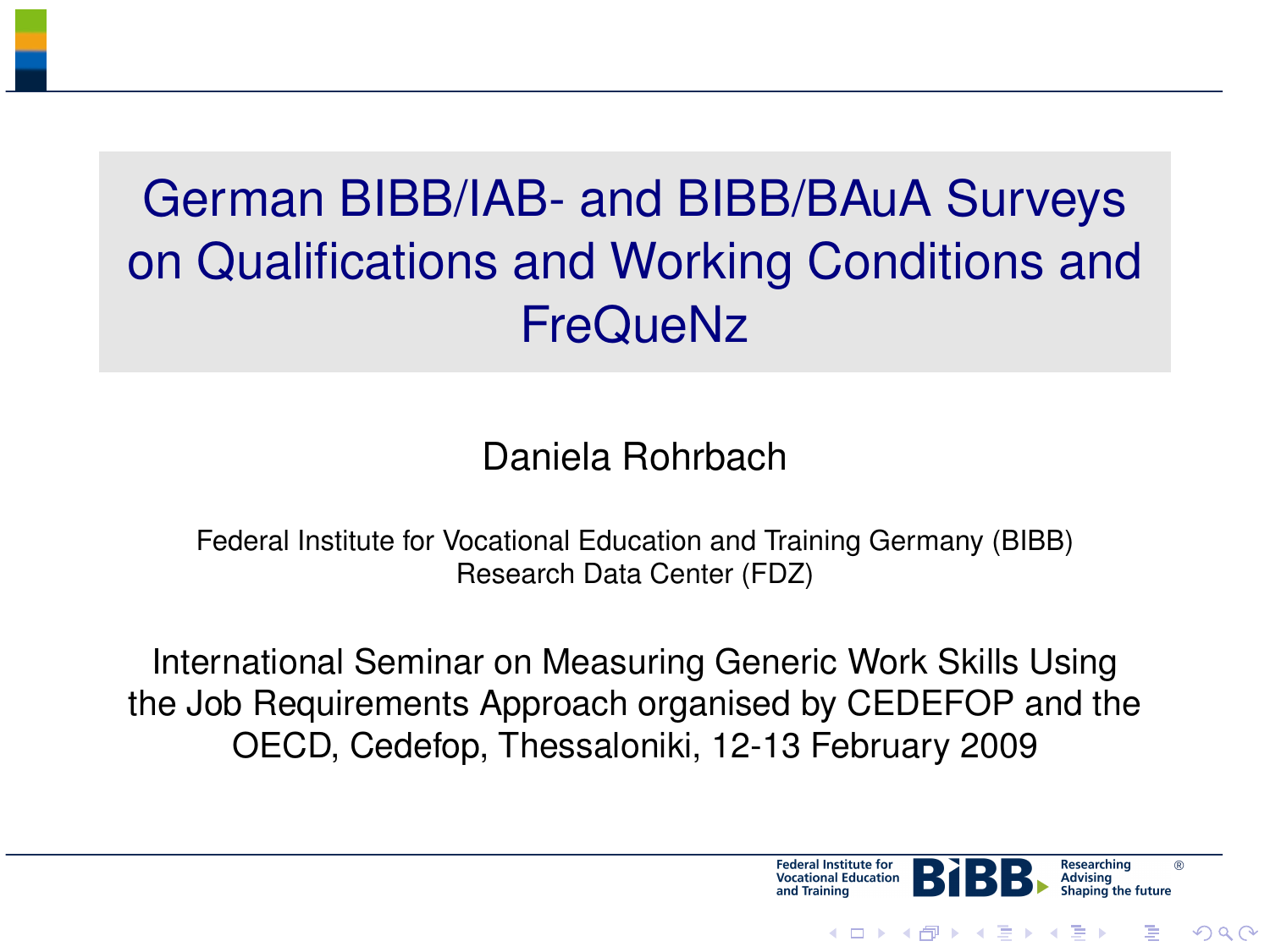### BIBB Research Data Center: Range of data

<span id="page-1-0"></span>

イロメ イ母メ イヨメ イヨメー  $QQ$ 舌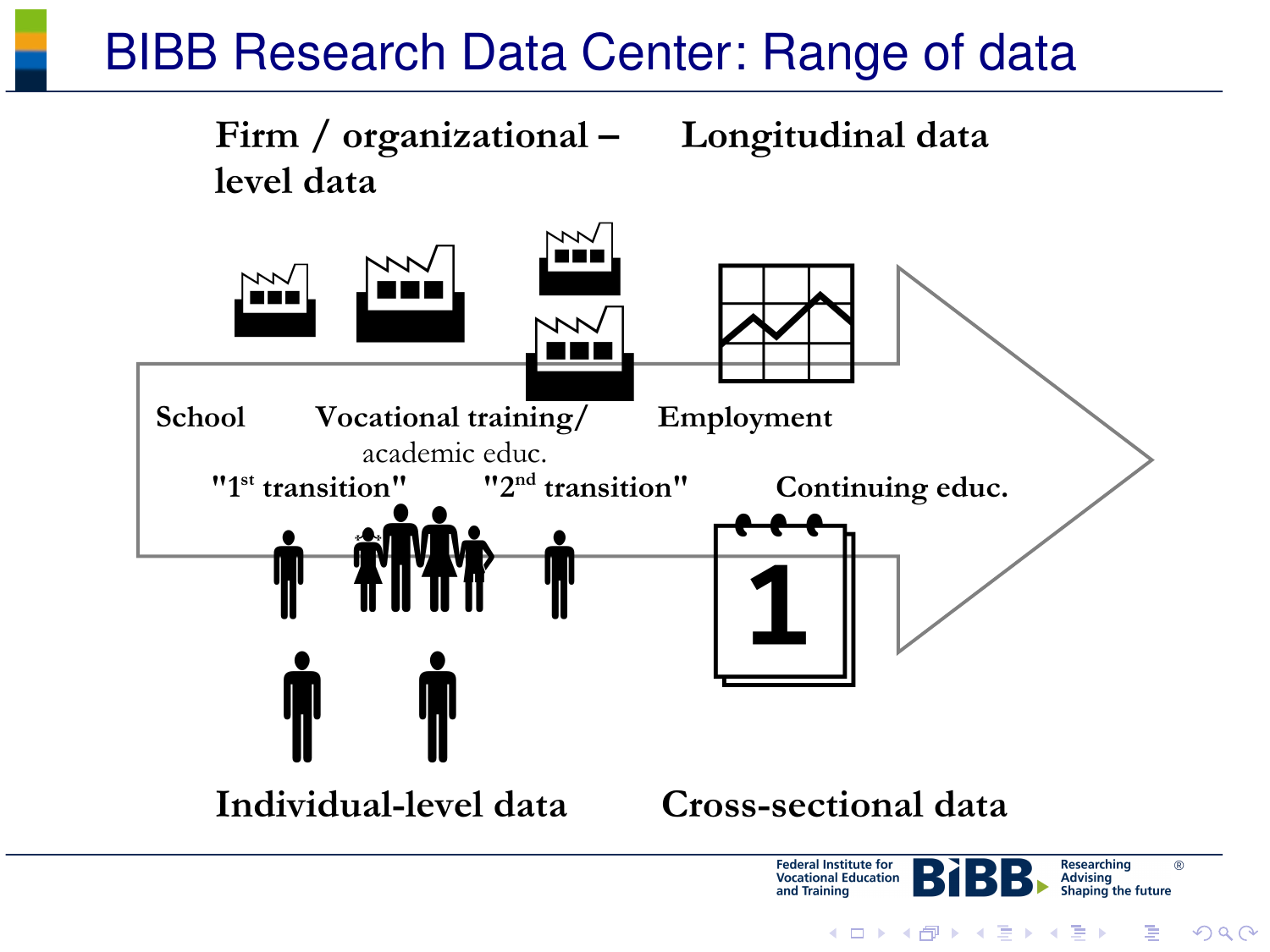

### **[Outline](#page-1-0)**

### [German BIBB/IAB- and BIBB/BAuA Surveys](#page-3-0) [Methods and content](#page-3-0)

[Projects and findings](#page-14-0)

**[FreQueNz](#page-15-0)** 

<span id="page-2-0"></span>[Further information and perspectives](#page-19-0)



 $2990$ 

∍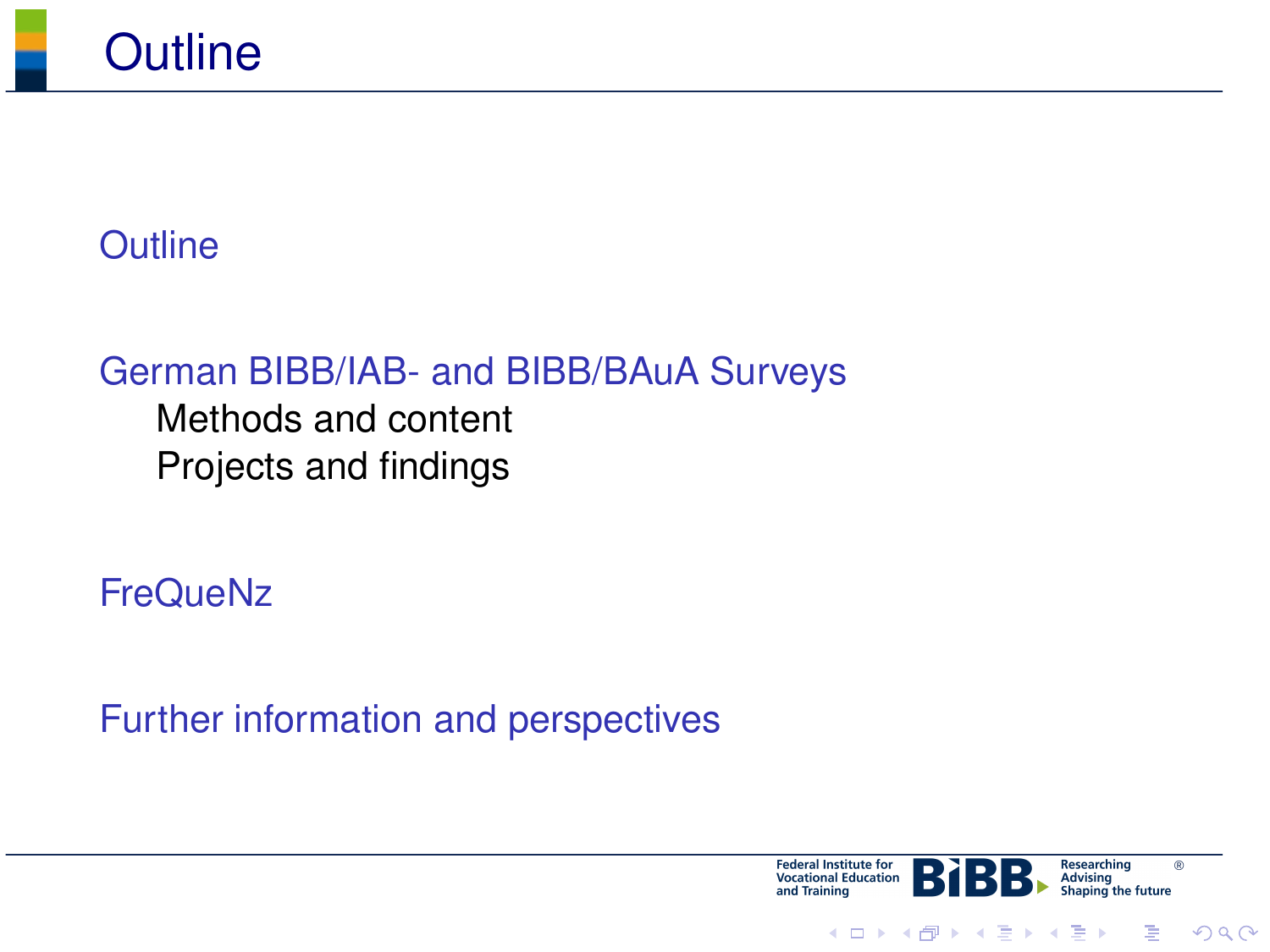### Survey years, population, no. of cases

<span id="page-3-0"></span>

| Year    | <b>Population</b>                                                                                                            | No. of cases |
|---------|------------------------------------------------------------------------------------------------------------------------------|--------------|
| 1979    | German labour force (not included: apprentices and other<br>people in qualification schemes, armed forces, foreign workers)  |              |
|         | age 15-65                                                                                                                    | 28,828       |
|         | • active                                                                                                                     | 992          |
|         | unemployed                                                                                                                   |              |
| 1985/86 | German active labour force age 15-65                                                                                         | 26,361       |
| 1991/92 | West-German active labour force                                                                                              |              |
|         | German<br>٠                                                                                                                  | 23,476       |
|         | German speaking foreign workers                                                                                              | 614          |
|         | New Laender (east Germany)                                                                                                   |              |
|         | • active                                                                                                                     | 7,851        |
|         | unemployed                                                                                                                   | 1,880        |
|         | people in retraining schemes                                                                                                 | 456          |
| 1998/99 | German active labour force (including German speaking foreign                                                                | (about)      |
|         | workers) age 15 and over, regular employment of 10 hrs/week                                                                  | 35,000       |
| 2006    | German active labour force (including German speaking foreign<br>workers) age 15 and over, regular employment of 10 hrs/week | 20,000       |



ŧ

 $299$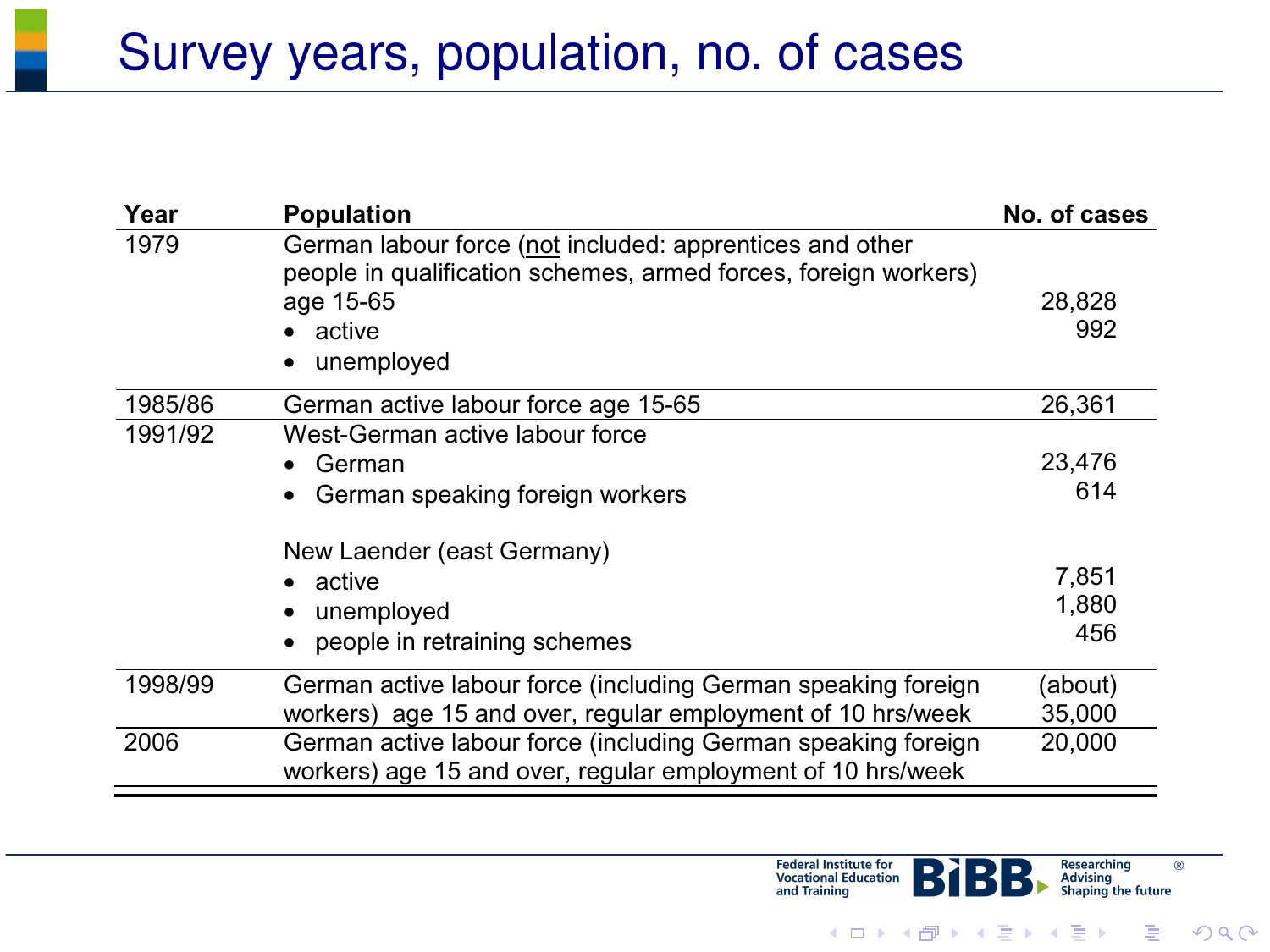# Study design

#### **BIBB/IAB and BIBB/BAuA- Labor Force Surveys 1979-2006**

| Unit of analysis            | Individuals                                                    |
|-----------------------------|----------------------------------------------------------------|
| Design                      | Cross-sections; retrospective information on individuals'      |
|                             | achievement process                                            |
| Time period covered         | 1979-2006; 2012 (planned)                                      |
| Institutions                | 1979-1991/92: BIBB, IAB; 1998/99-2006: BIBB, BAuA,             |
|                             | funded by the Federal Ministry of Education and Research       |
| Keywords                    | Qualification (history); job activity; job skill requirements; |
|                             | working conditions: health                                     |
| Data $access1$              | All waves: GWA, DFV, SUF                                       |
| No. of variables            | 1979: 444 : 1985/86: 190: 1991/92: 319: 1998/99: 789:          |
|                             | 2006: 700 (SUF)                                                |
| Sampling                    | 1979-1998/99: Multi-stage random sample (random route          |
|                             | procedure); 2006: Gabler-Häder and Kish                        |
| Weighting and extrapolation | Design- and structure weights                                  |
| Mode of data collection     | 1979-1991/92: Face-to-face PAPI, 1998/99: Face-to-face         |
|                             | CAPI, 2006: CATI                                               |



重

 $299$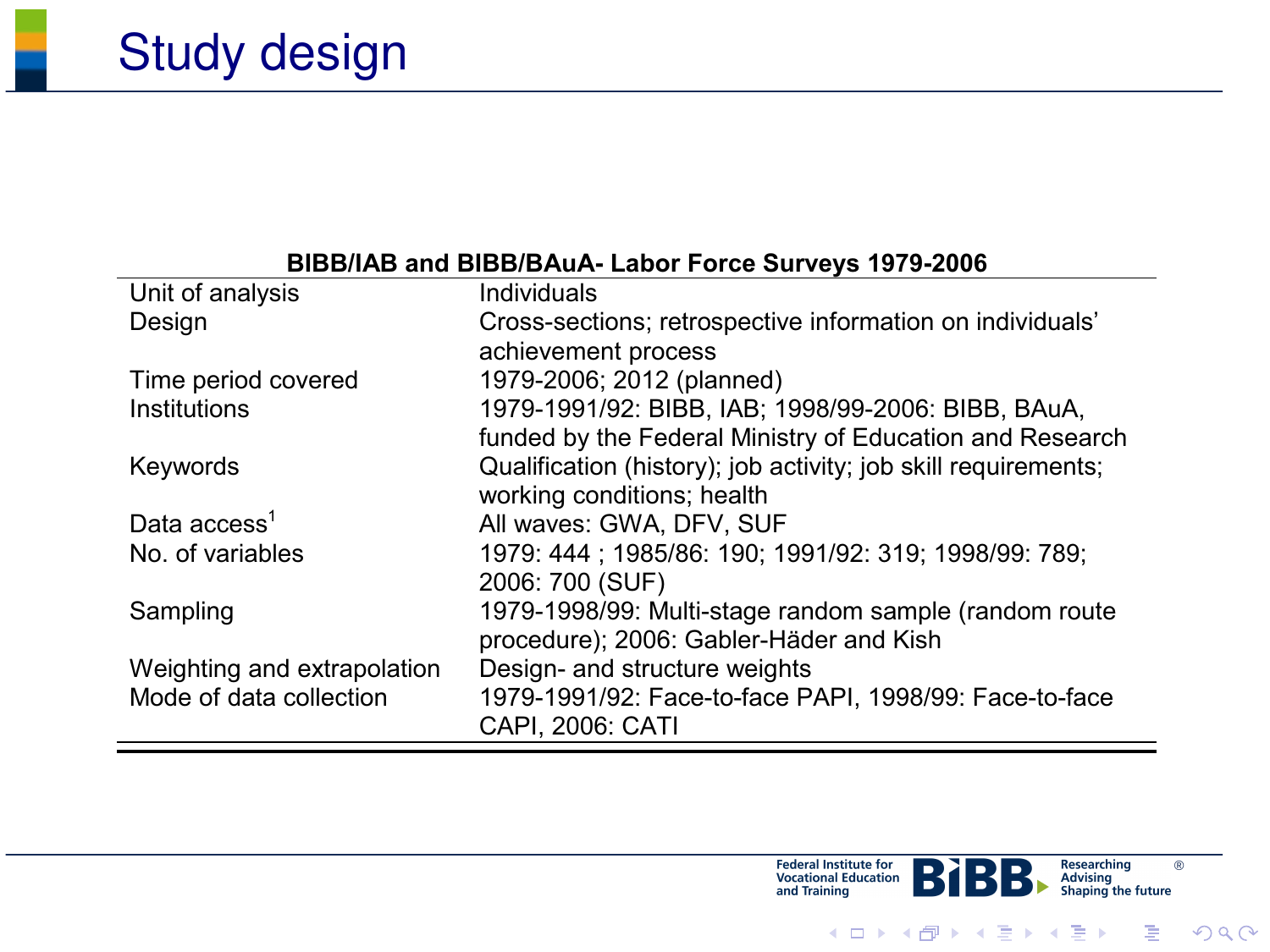

**Objectives** 

- $\blacktriangleright$  Highest (vocational) educational attainment, respondents' educational history: analysing important differentiations within the dual system, the field of study, issues of continuing education.
- $\triangleright$  Association between respondents' education and work: Career issues and matching (the application / use of qualifications in current or earlier jobs, occupational achievement measured by objective and subjective indicators).

**Federal Institute for** 

**Vocational Education** 

イロト イ押 トイヨ トイヨト

®

舌

 $QQ$ 

Researching

**EXECUTE:** Research on occupations and their change: Job **activity, skill and task requirements, working conditions and health in the current job**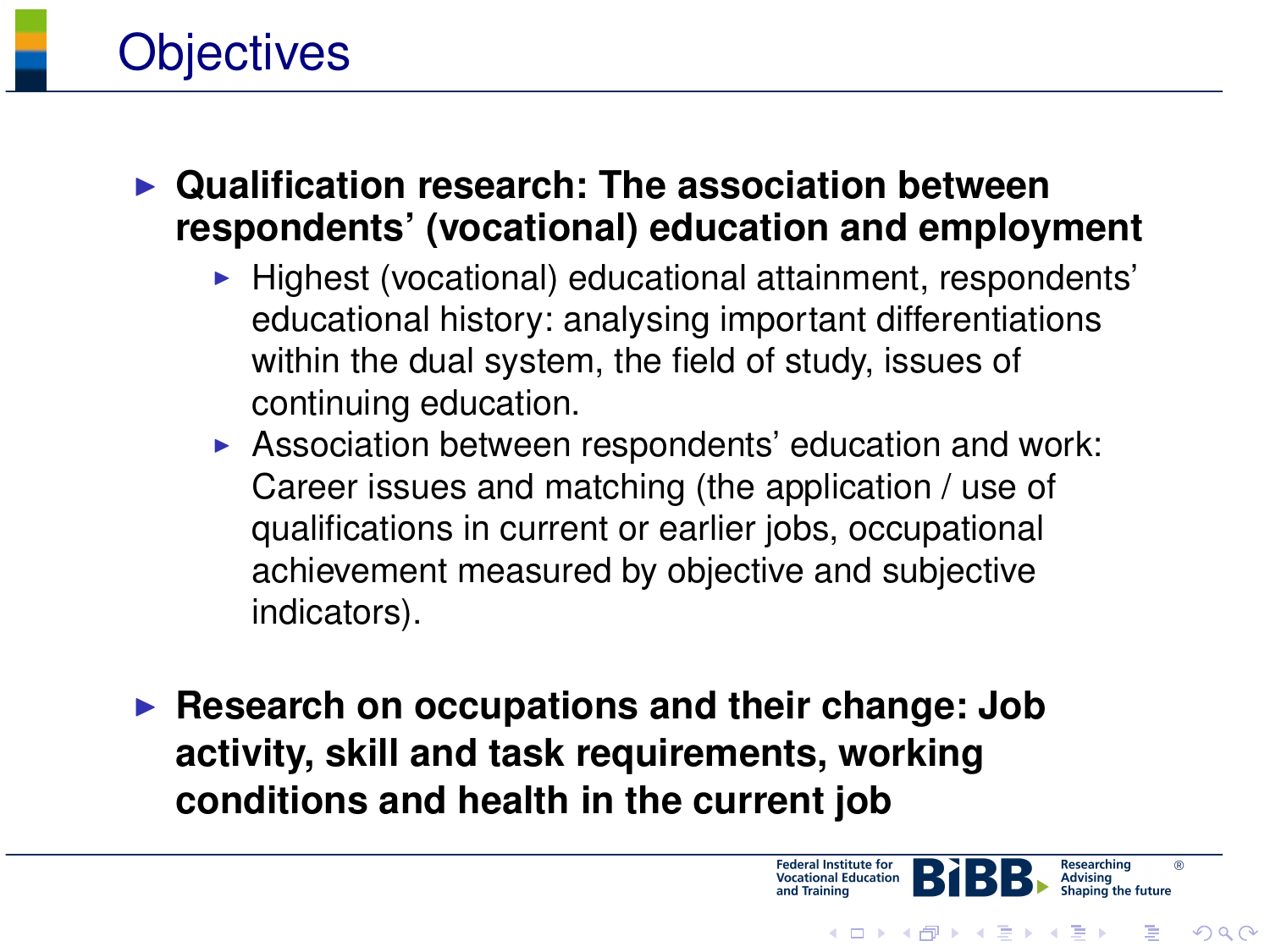## Content 2006 (wave 5): Overview

### ▶ Person-related information

- $\blacktriangleright$  Qualification questions
- Occupational career & matching
- $\triangleright$  (Socio-demographics)

### ▶ Job-related information

- $\triangleright$  Contract and employment relation, basic organisational information
- $\blacktriangleright$  Job activity
- Skill requirements
- $\blacktriangleright$  Physical and mental working conditions, health discomfort

ederal Institute for **Ocational Education** 

イロト イ押 トイヨ トイヨト

®

 $\Omega$ 

In the following: similar / same information in waves 1-4:\*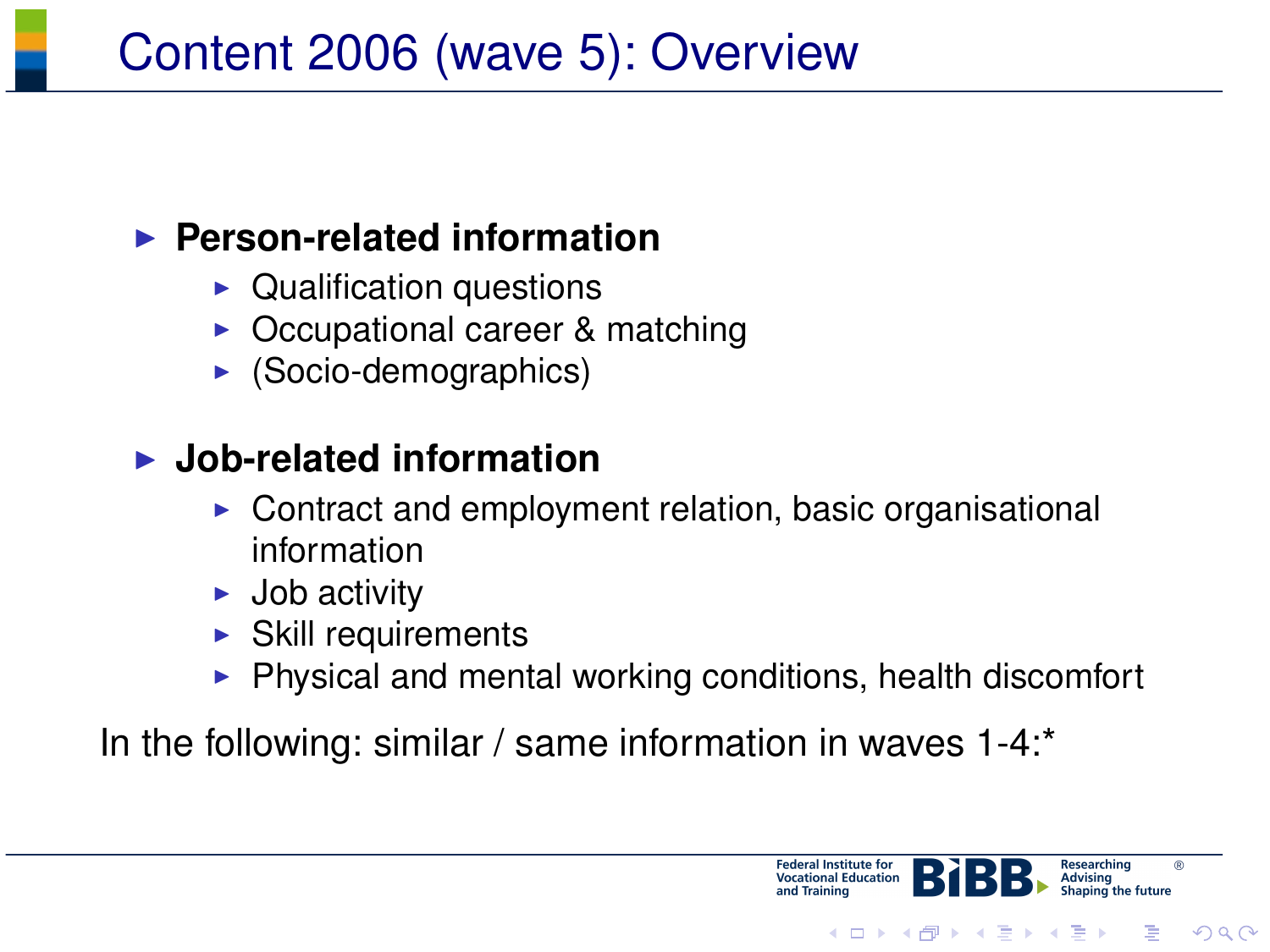- ▶ Educational attainment: school\* (ISCED-97 0-2; 3A) Highest degree, year, federal state, later improvement of degree, year taking the improved degree
- ▶ Educational attainment: vocational education<sup>\*</sup> (ISCED-97 3B-6) Highest degree, all finished apprenticeships / academic tracks (loop module, for each:) field of study / occupational title ('Ausbildungsberuf'), federal state, duration, for non-academic tracks: institution, economic branch, size of the training firm
- ▶ Continuing training: Enrolment in<sup>\*</sup>, motivation for, and type(s) of continuing education / training attended (7 items)

ederal Institute for cational Education

イロト イ押 トイヨ トイヨト

®

つくへ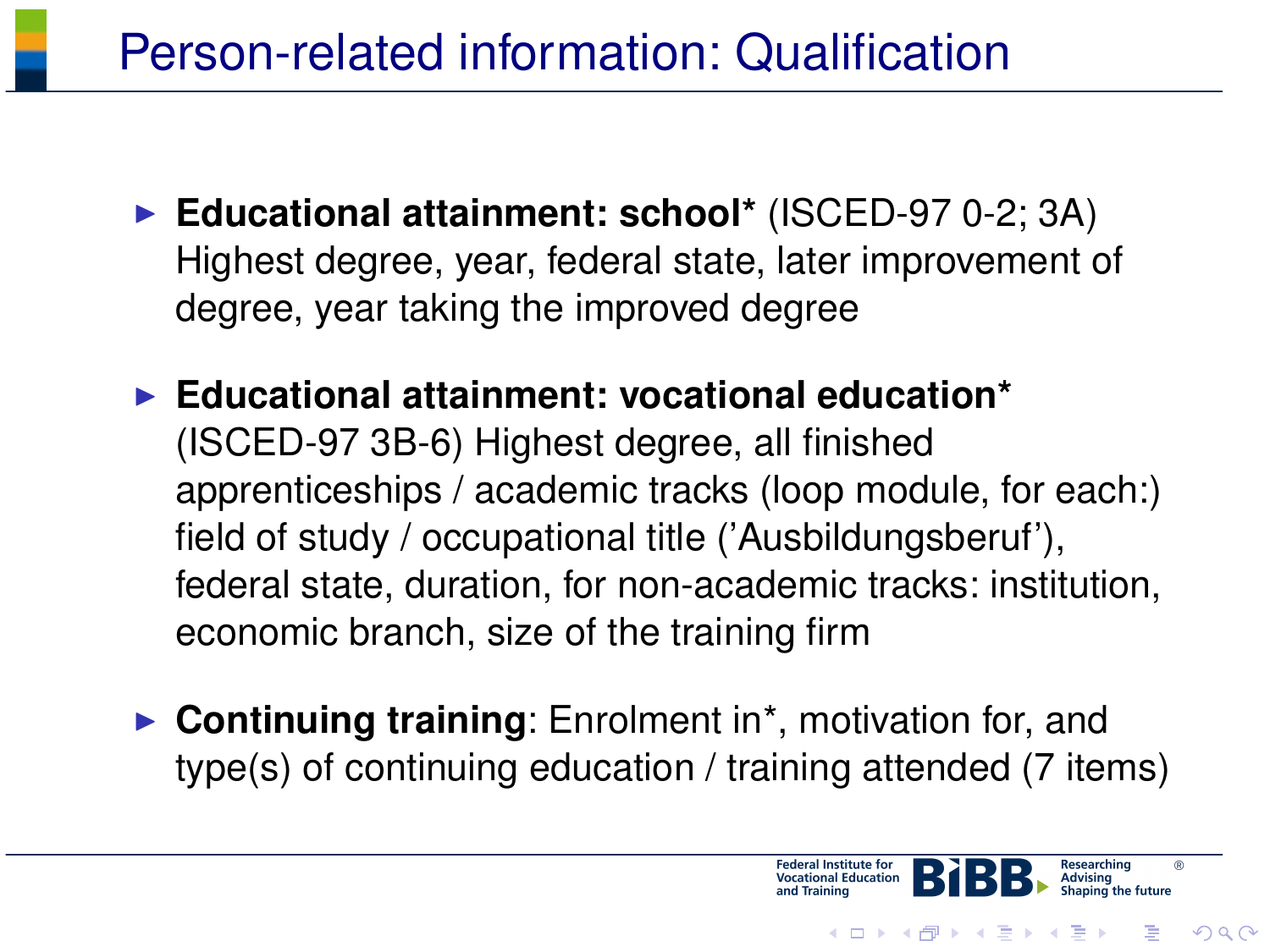- **Occupational career:** First employment\* (year, occupational title), first adequate job, inactivity (in years), no. of different jobs\*, reasons for change of occupation\*, self-employment\*, career aspiration (current importance, change over time)
- **Matching:** Usability of voc. education for current job, feeling of being up to/overstrained/undertrained by job requirements, institutions/places where skills required at current job were acquired\*



つくへ

**≮ロト ⊀何ト ⊀ ヨト ⊀ ヨト**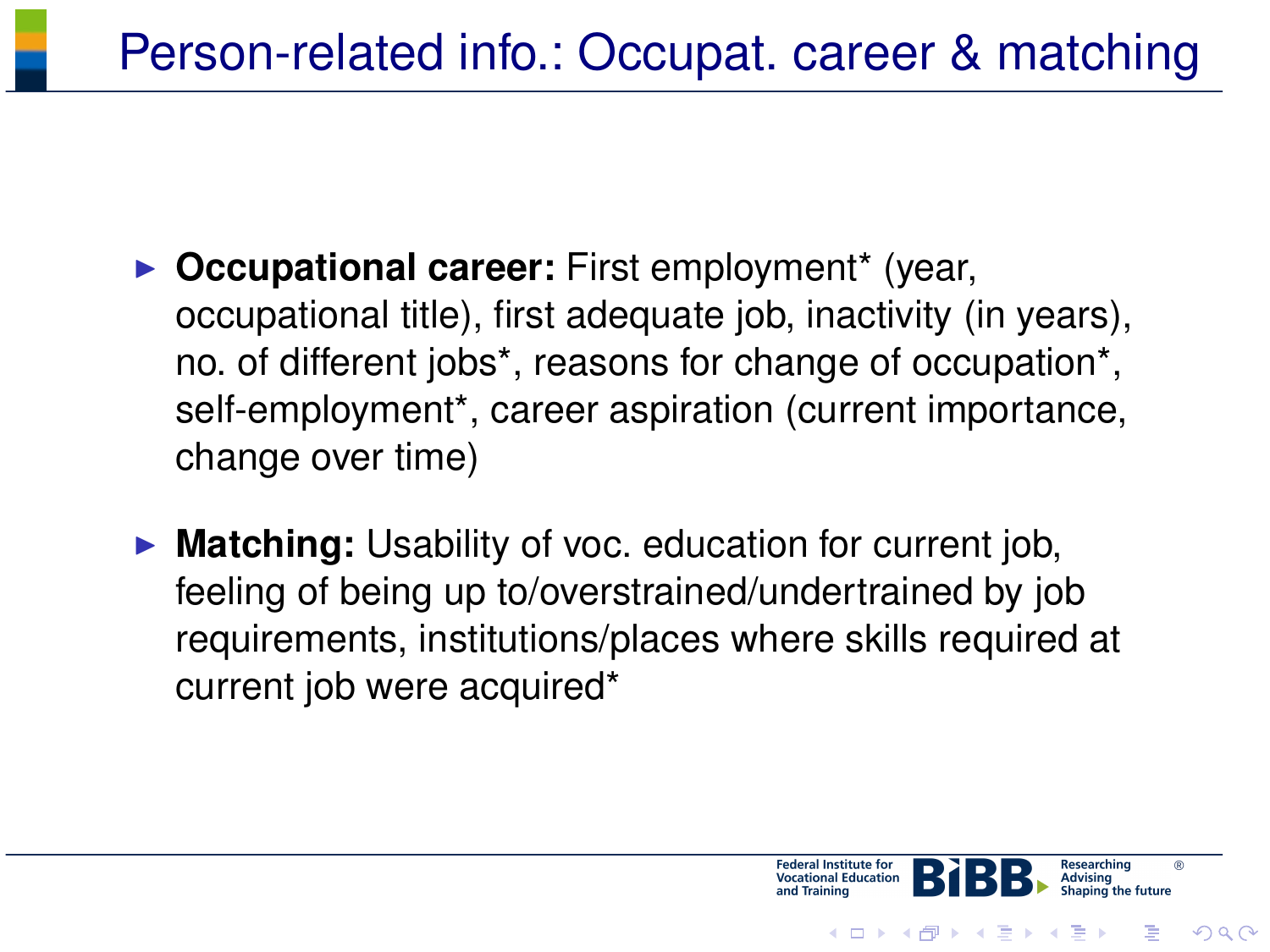### ▶ Contract and employment relation:

- $\triangleright$  Working hours<sup>\*</sup>, shift-<sup>\*</sup>, night-work<sup>\*</sup>, work on Sundays / holidays, excess work (frequency, its perceived burden), place
- $\blacktriangleright$  Type of labor contract<sup>\*</sup>, employment status<sup>\*</sup>, supervisor duties\*

ederal Institute for

**Ocational Education** 

®

э

 $2990$ 

Researching

**≮ロト (何) (日) (日)** 

 $\blacktriangleright$  Tenure (in years)<sup>\*</sup>, wage<sup>\*</sup> (imputed wages)

**Basic organisational information:** Sector\*, industry\* (NACE), size\*, federal state, affiliates, business situation\*(-91/92), telework, overtime compensation, training opportunities, health issues: health services, supportive measures for disabled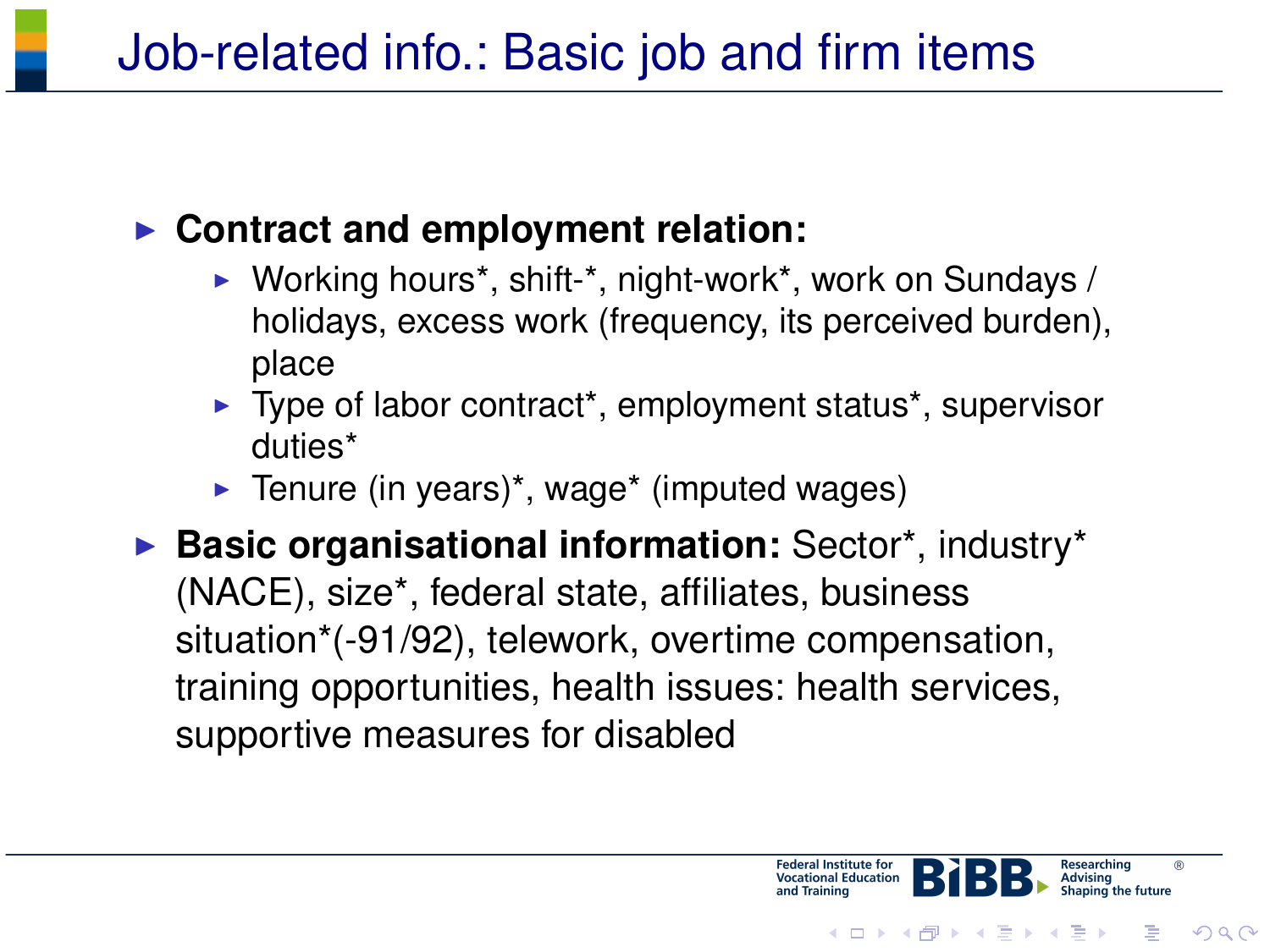- $\blacktriangleright$  Job title\* (ISCO88), more than one job\*(-89/99,85), job as 10 years ago or new job
- $\triangleright$  Most important work equipment\* (open question, recoded)
- ▶ Main job tasks<sup>\*</sup> (18 items, frequency scale)
- **► Computer use**<sup>\*</sup> (i.a. use of 6 specific applications; percent computer use in total working hours)
- ► **Job characteristics**<sup>\*</sup> (9 items, frequency scale)
- $\triangleright$  Change in working environment within the last 2 yrs. (12) items, \*2(-98/99,85)

ederal Institute for ocational Education

イロト イ押 トイヨ トイヨト

®

 $\Omega$ 

*For item batteries: please see handout*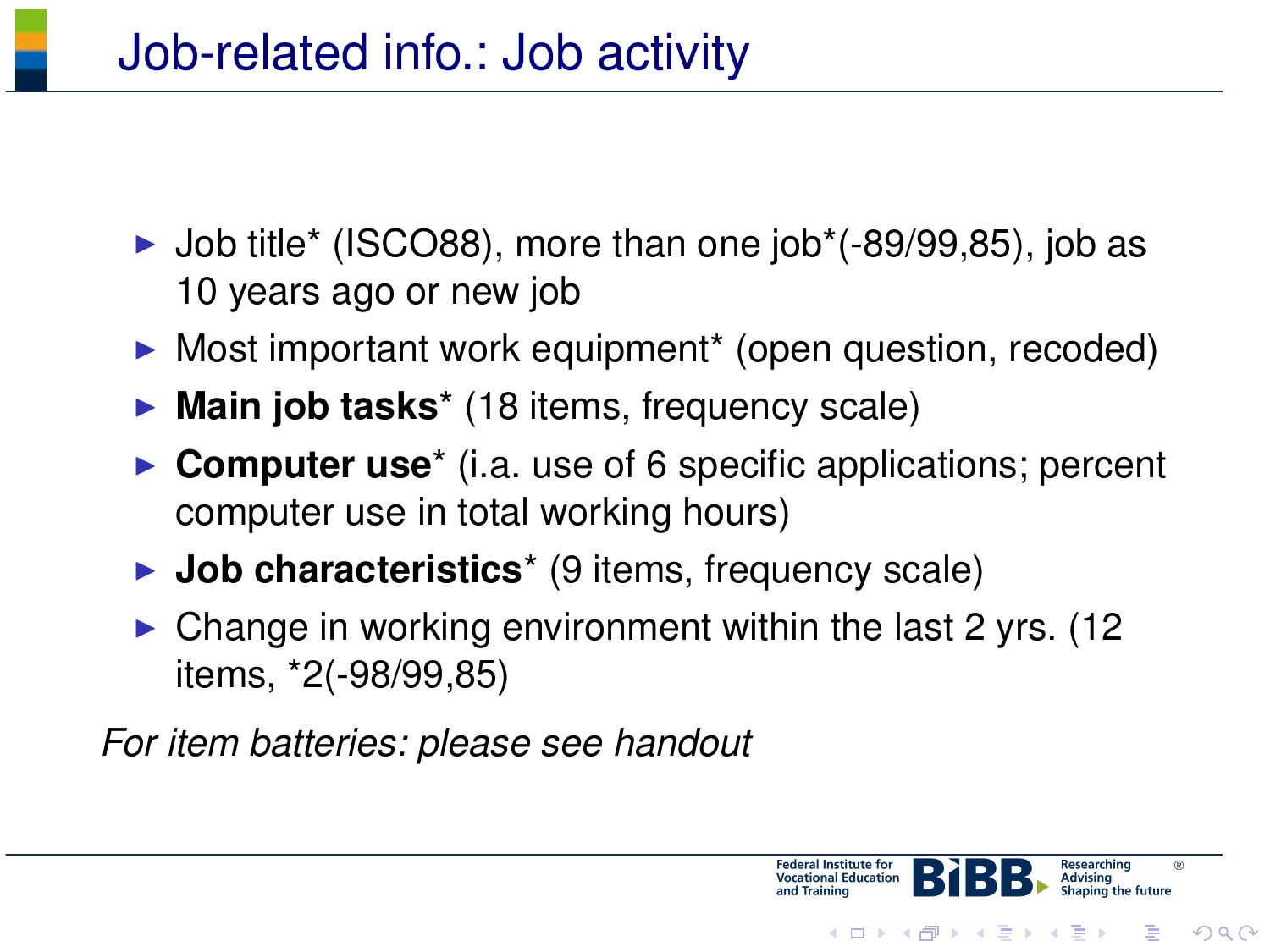- $\blacktriangleright$  Education, on-the-job training requirements
- ▶ Skills in spec. subject areas<sup>\*</sup> (13 items, degree of requirements)
- ▶ Commercial / managerial skills (9 items), foreign **languages**\* (-91/92, 10 languages)
- $\triangleright$  Demand for further training\*(-85/86, 13 skills in spec. subject areas, in foreign languages, in 5 computer applications)

ederal Institute for

**Ocational Education** 

®

舌

 $2990$ 

Researching

イロメ イ何メ イヨメ イヨメー

► Task requirements<sup>\*</sup> (12 items)

*For item batteries: please see handout*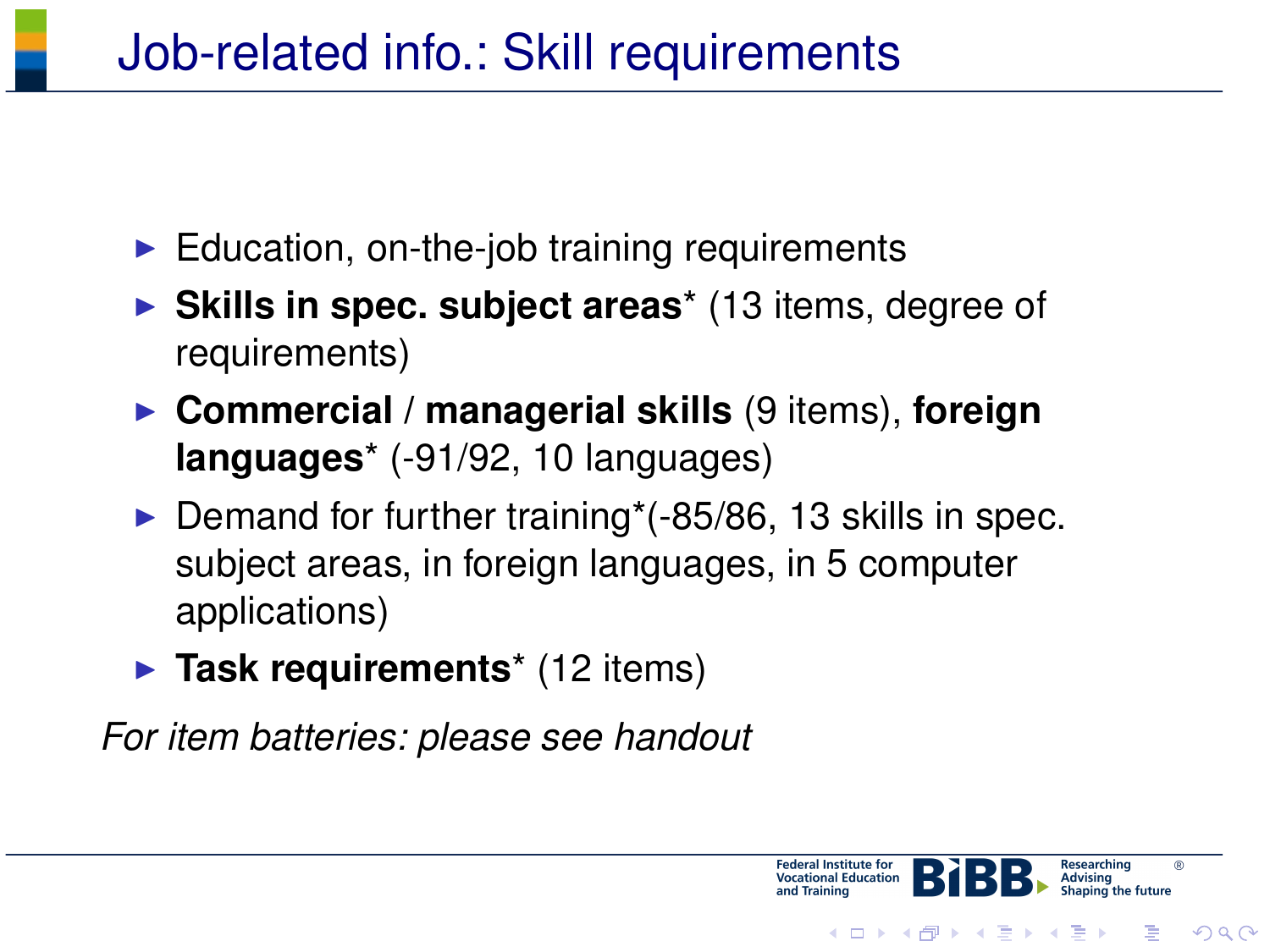- **Physical conditions**<sup>\*</sup> (14 items)
- **Mental conditions**<sup>\*</sup> (11 items)
- $\triangleright$  Work load
- $\blacktriangleright$  Job satisfaction\* (-91/92, overall, with 11 job characteristics)
- $\blacktriangleright$  Likelihood of losing job\*
- $\blacktriangleright$  Health discomfort (23 specific disturb.), consultation by a medic, general state of health, sick notes last 12 month

*For item batteries: please see handout*



 $\Omega$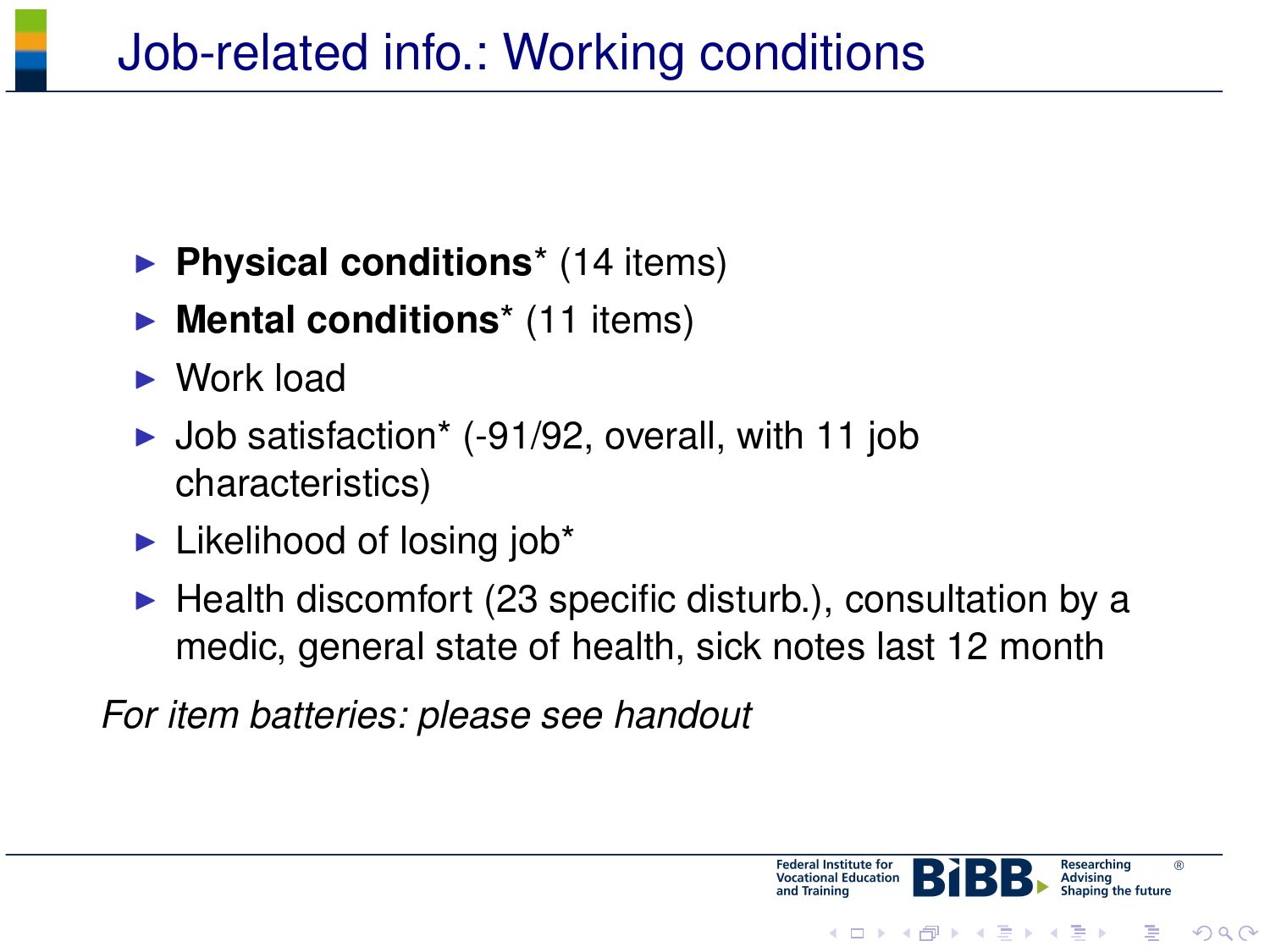# Key generic work skills in BIBB-BAuA

- $\triangleright$  Key workplace skills: Cognitive skills, interaction / social skills, learning skills, physical skills
- $\blacktriangleright$  Education and on-the-job training requirements
- $\blacktriangleright$  Percieved change in requirements, change in working environment
- $\triangleright$  Computer and other technology use
- $\triangleright$  Mental skills / conditions; health discomfort
- $\blacktriangleright$  Employee involvement practices
- <span id="page-13-0"></span> $\blacktriangleright$  Autonomy, supervision, authority



 $\Omega$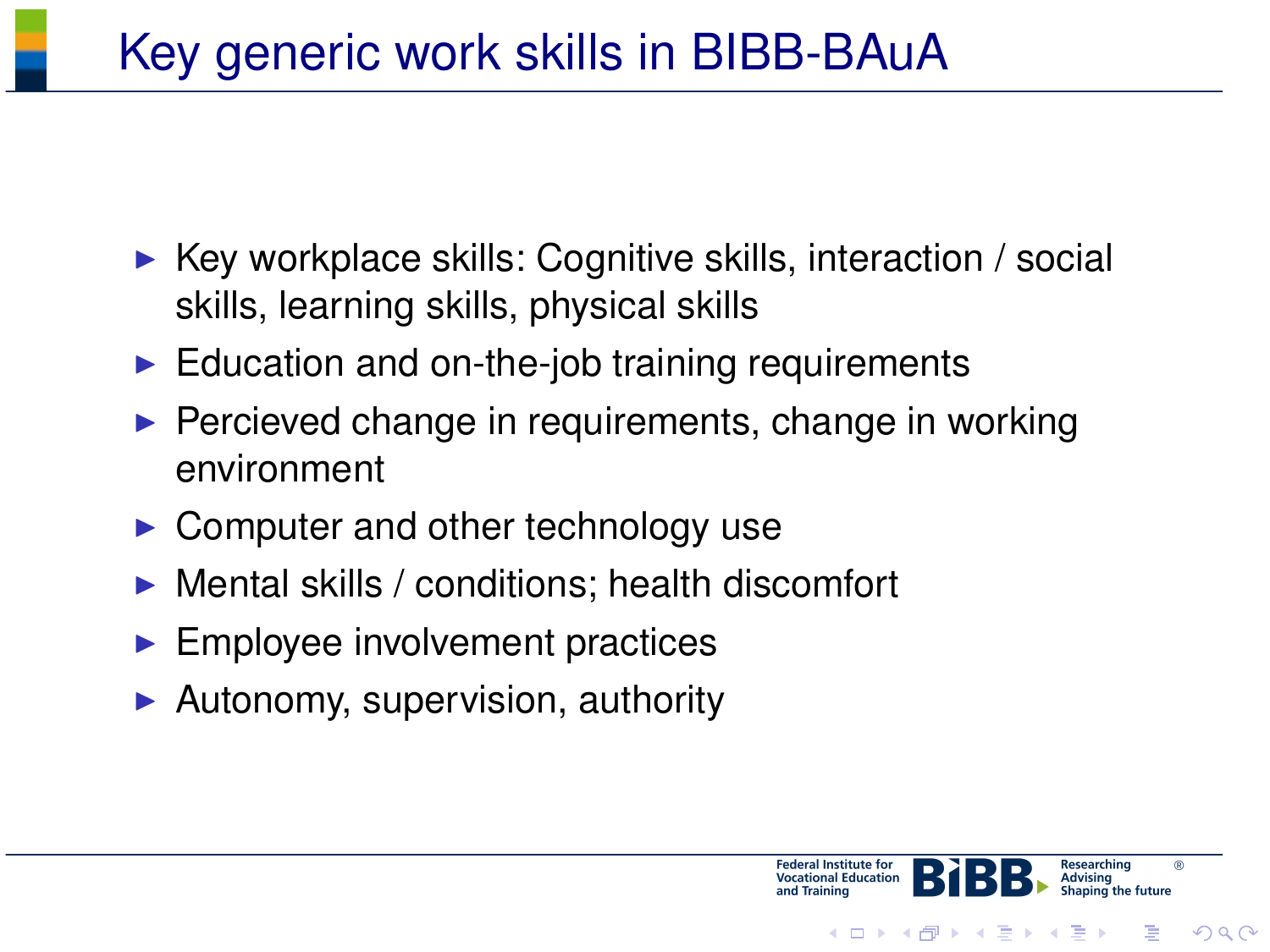## Research subjects and findings<sup>1</sup>

- $\triangleright$  Qualificational trends in the service sector challenges for the dual system of vocational training (Walden (Ed.) 2007)
- $\triangleright$  Continuing education: The role of activity-related characteristics (Hall & Krekel 2008)
- ▶ Job change ('Wechsel des erlernten Berufs'): Theoretical relevance, measurement and wage effects (Hall 2009)
- $\triangleright$  Analytic and generic skills in occupational fields (Tiemann 2008)
- $\triangleright$  1979-1989/99: Increase in nonroutine decline in routine skill requirements (Spitz-Oener 2006)
- $\blacktriangleright$  Industry and occupation effects on the education-to-occupation-nexus: over-time and cross-national differences (Rohrbach, work-in-progress)

<span id="page-14-0"></span>1 For references and further publications from project members see URL: [ww](#page-13-0)w[.bib](#page-15-0)[b.](#page-13-0)[de/](#page-14-0)[de](#page-15-0)[/w](#page-13-0)[lk2](#page-14-0)[17](#page-15-0)[38](#page-2-0)[.h](#page-3-0)[tm](#page-14-0)  $\Omega$ 

ederal Institute for

®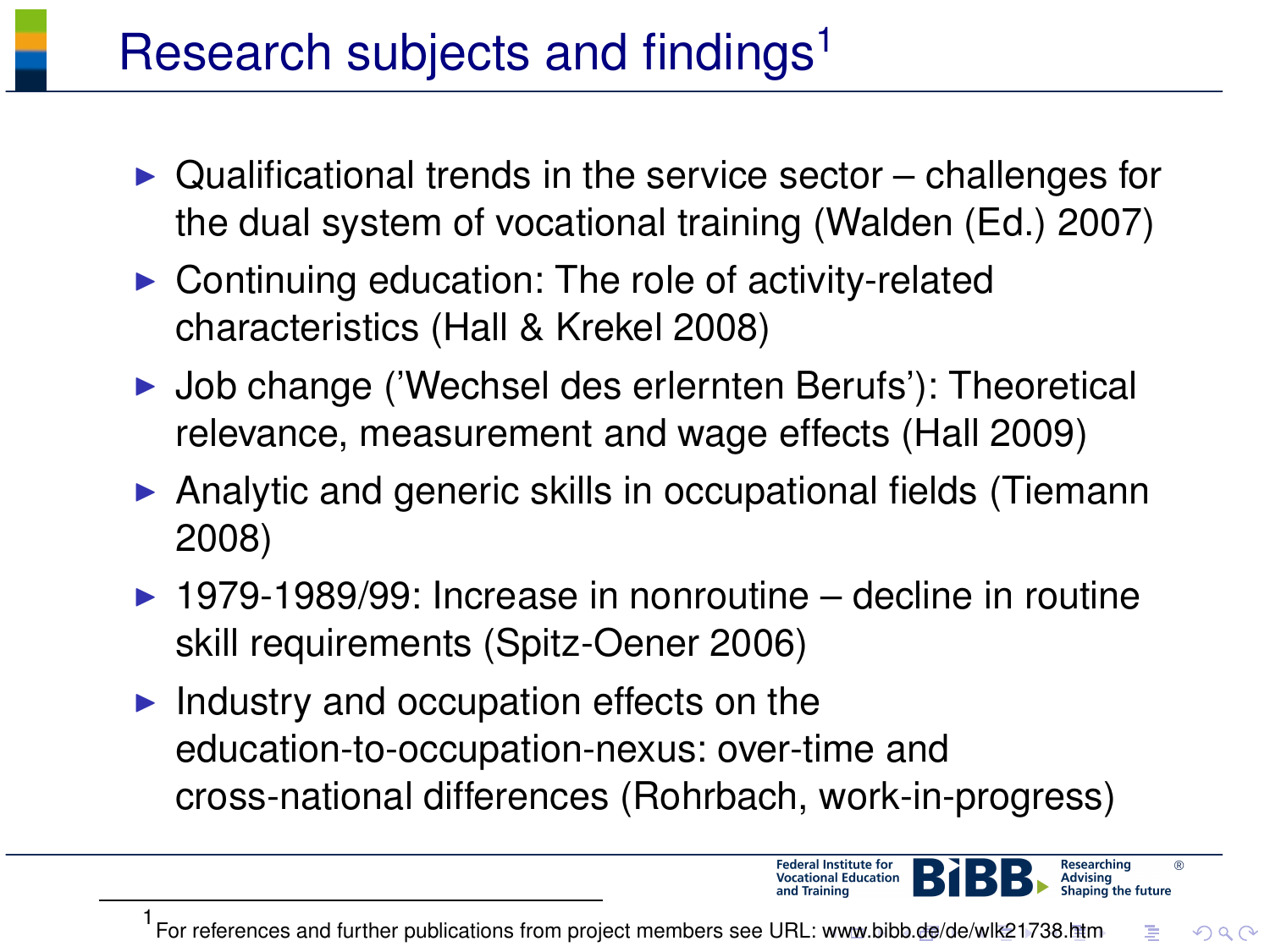### FreQueNz: Partners and Users

Research network on early identification of qualification needs



**FreQueNz is sponsored by the Federal Ministry of Education and Research within the "Early Identification of Qualification Needs Initiative".**

 $\overline{100}$ Fraunhofer Institut Arbeitswirtschaft und Organisation

<span id="page-15-0"></span>Fraunhofer IAO Stuttgart



 $QQ$ 

**≮ロト ⊀何ト ⊀ ヨト ⊀ ヨト** 

and Training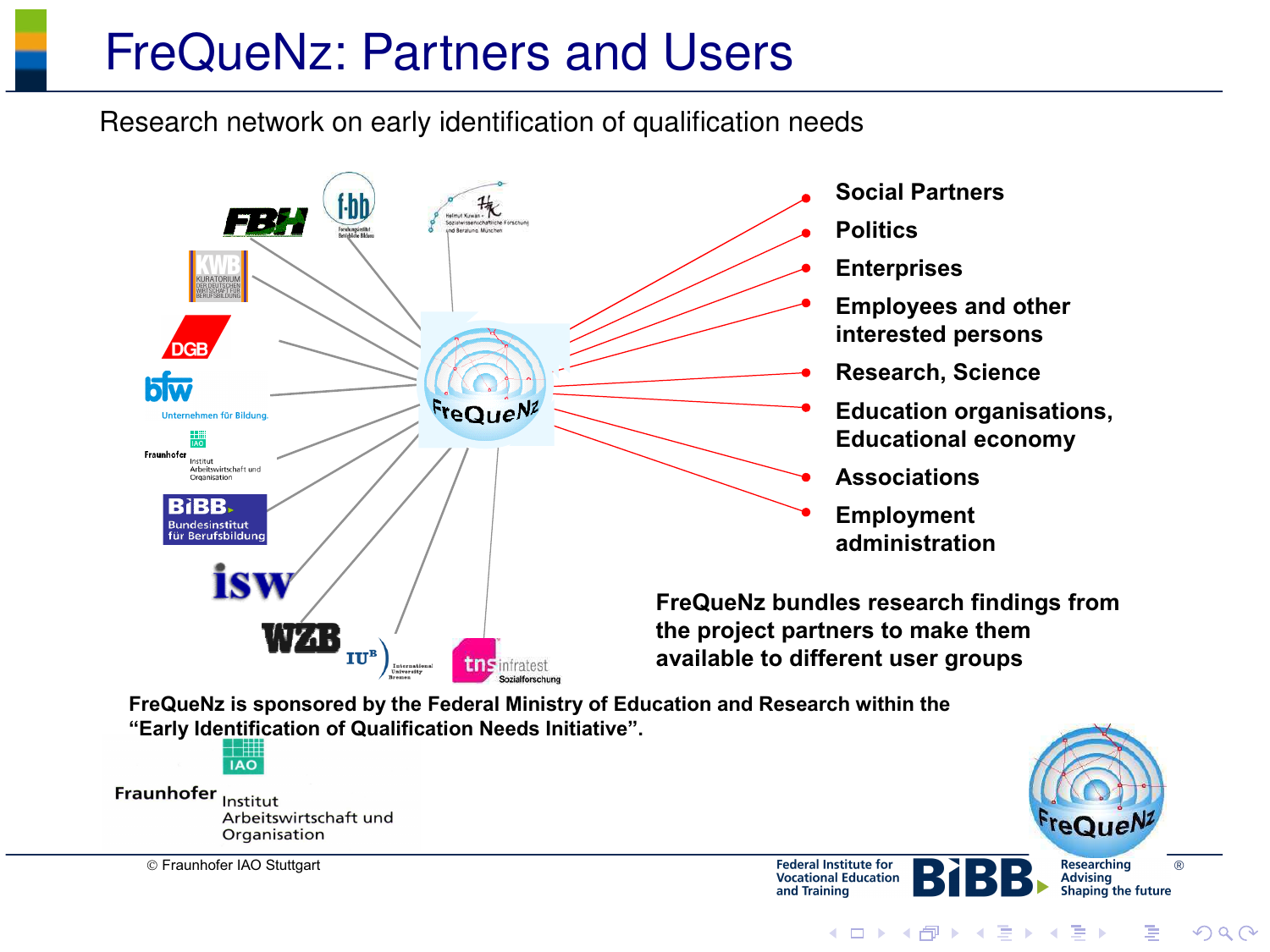### FreQueNz: Objectives



**Knowing today which qualifications will be needed tomorrow.**



Fraunhofer Institut Arbeitswirtschaft und Organisation

Fraunhofer IAO Stuttgart



Researching

®

E

 $299$ 

**Vocational Education Advising**<br>Shaping the future and Training イロト イ押 トイヨ トイヨト

**Federal Institute for**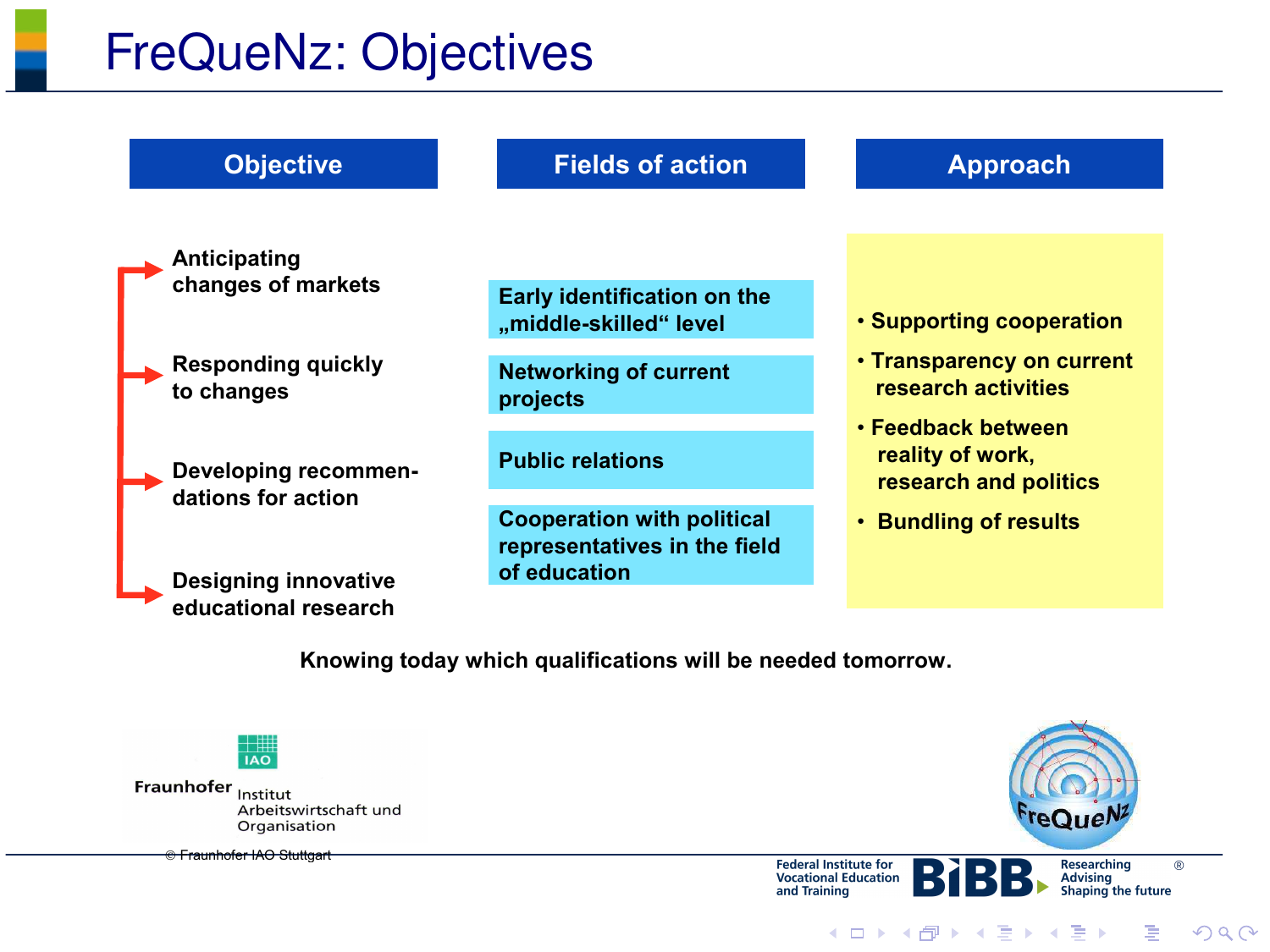#### **Concept of the ADeBar-project**



and Training

 $\equiv$ 

 $QQ$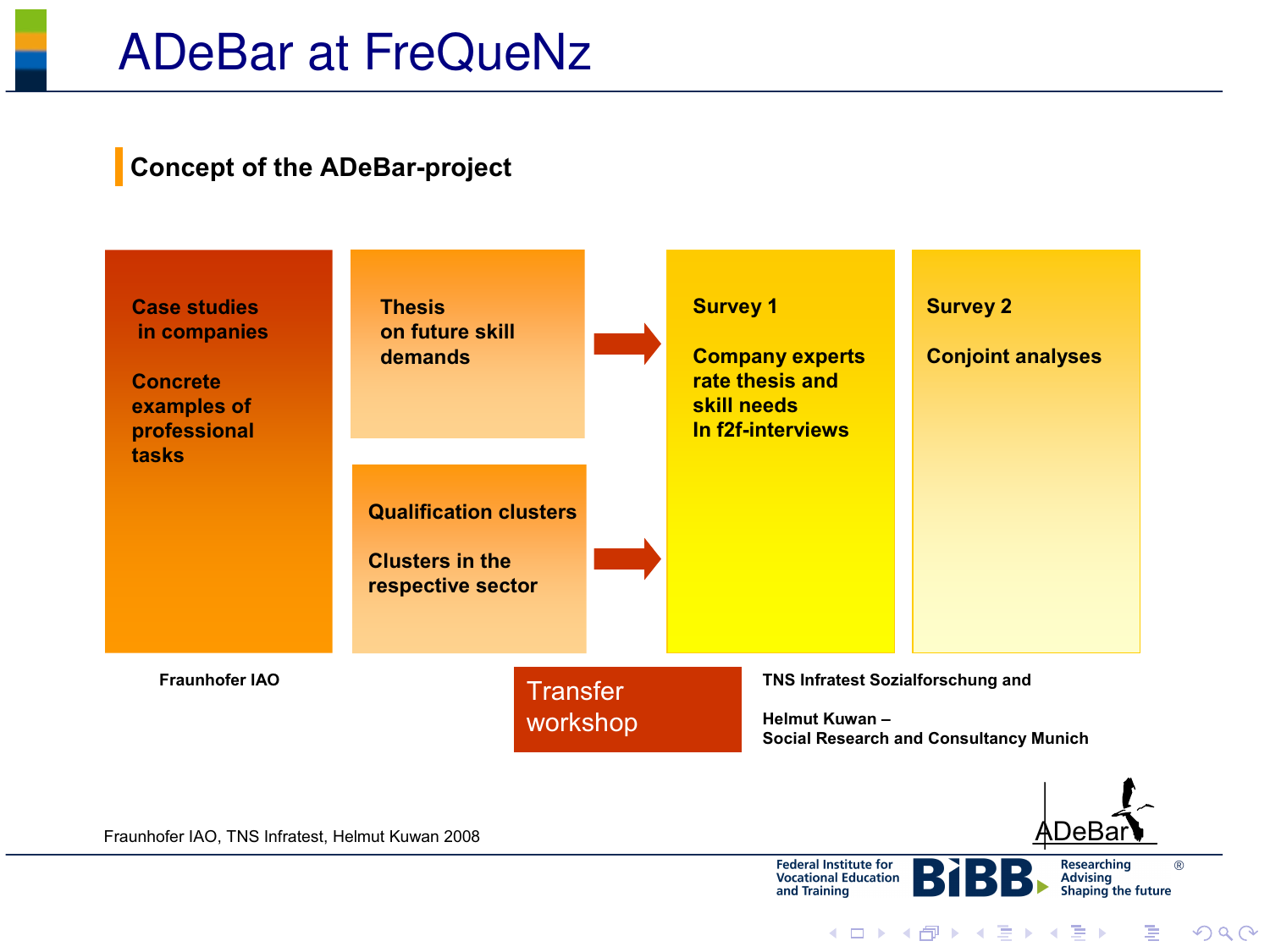# Continuing education study (Tippelt/Barz/Kuwan)

#### **Abbildung 8.1**

#### **Profiles of skill requirements: Workers with low and high educational attainement**



Basis: Erwerbstätige mit Hauptschulabschluss bzw. Abitur (n1= 680, n2=374)

- Professional knowledge
- Presenting information
- Structuring information
- Developing new ideas/ find improved solutions
- Entrepreneurial, cost-benefit thinking
- IT skills
- Dexterity
- Craft skills
- Strength
- Web-based information retrieval

Prof. Tippelt / Prof. Barz

- Web-based communication
- Language skills



**Federal Institute for** Researching **Vocational Education** Advising Shaping the future and Training イロト イ押 トイヨ トイヨト

®

 $2990$ 

 $\equiv$